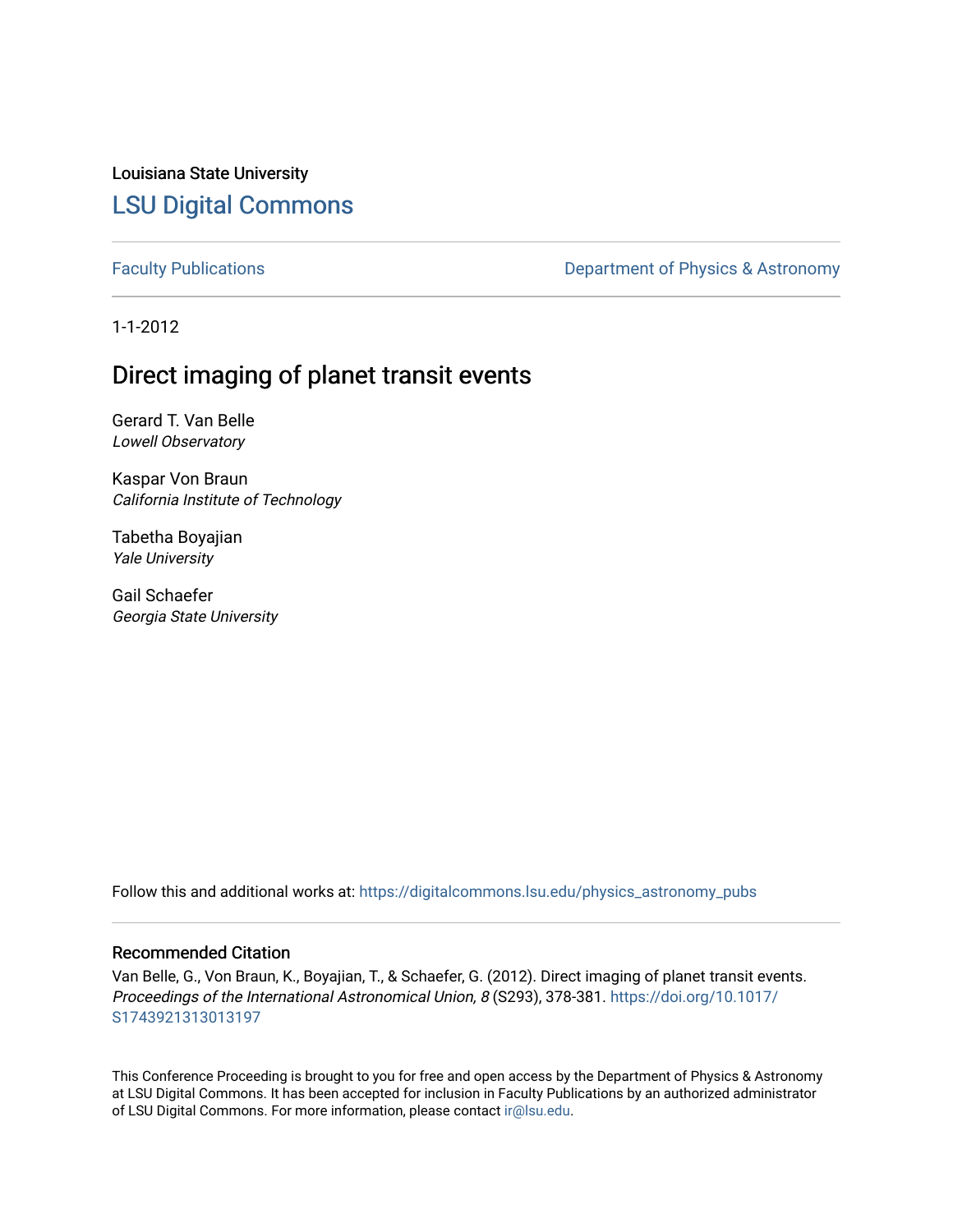# **Direct Imaging of Planet Transit Events**

## **Gerard T. van Belle**1**, Kaspar von Braun**2**, Tabetha Boyajian**3**, and Gail Schaefer**<sup>4</sup>

1Lowell Observatory, Flagstaff, Arizona, USA email: gerard@lowell.edu

2California Institute of Technology, Pasadena, California, USA email: kaspar@ipac.caltech.edu 3Yale University, New Haven, Connecticut, USA email: tabetha@chara.gsu.edu

> 4Georgia State University, Atlanta, Georgia, USA email: schaefer@chara-array.org

**Abstract.** Exoplanet transit events are attractive targets for the ultrahigh-resolution capabilities afforded by optical interferometers. The intersection of two developments in astronomy enable direct imaging of exoplanet transits: first, improvements in sensitivity and precision of interferometric instrumentation; and second, identification of ever-brighter host stars. Efforts are underway for the first direct high-precision detection of closure phase signatures with the CHARA Array and Navy Precision Optical Interferometer. When successful, these measurements will enable recovery of the transit position angle on the sky, along with characterization of other system parameters, such as stellar radius, planet radius, and other parameters of the transit event. This technique can directly determine the planet's radius independent of any outside observations, and appears able to improve substantially upon other determinations of that radius; it will be possible to extract wavelength dependence of that radius determination, for connection to characterization of planetary atmospheric composition & structure. Additional directly observed parameters - also not dependent on transit photometry or spectroscopy - include impact parameter, transit ingress time, and transit velocity.

**Keywords.** stars: planetary systems, instrumentation: high angular resolution, instrumentation: interferometers

## **1. Introduction**

Recent discoveries of stars exhibiting the telltale signs of planet transits has begun to add a new layer of understanding to the rapidly developing field of comparative exoplanetology. The detected transit events have served to define the specific nature of those planets, including parameters such as density, atmospheric composition, and aspects of system dynamics (Burrows et al. 2006).

Advances in the state of the art in astronomical optical interferometry can be directed at these recent transit discoveries and also contribute to telling the exoplanet story. Specifically, interferometric observations during a planet transit event can determine the inclination and orientation of the planetary orbit upon the sky, in addition to refining the angular diameter measurements of both the planet and the star. Just as the Rossiter-McLaughlin effect (Rossiter 1924, McLaughlin 1924) in radial velocity measurements can contribute to our knowledge of transiting planet system parameters (Winn  $et \ al. 2006$ ), transit event interferometry can further the physical description of these systems, including measurements of the transiting planet's orbital plane orientation upon the sky. These observations also uniquely determine the other observables of the system - impact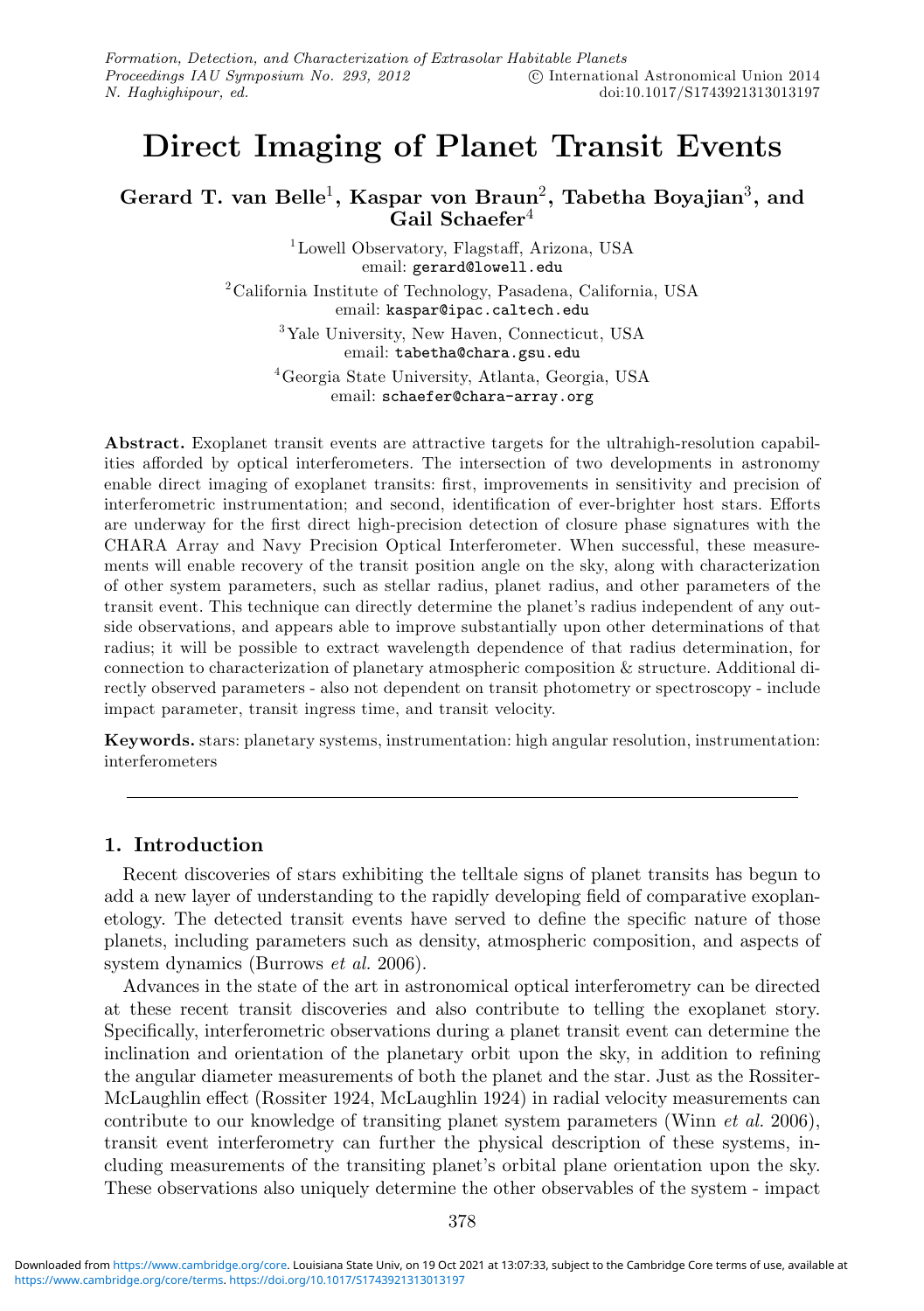parameter, transit velocity, stellar radius, planet radius, transit ingress time - without the need for supporting observations such as transit photometry. For example, the previous direct determination of HD189733b's diameter (Baines et al. 2007) measured that parameter through a combination of interferometric measurements and transit photometry; this technique is independent of such outside measurements. A detailed evaluation of interferometric transit observations can be found in van Belle (2008).

#### **2. Instrument Capabilities**

Two instruments are currently available for attempting observations of exoplanet transits: the Michigan Infrared Combiner (MIRC) on the Center for High Angular Resolution Astronomy (CHARA) Array and the Visible Imaging System for Interferometric Observations at NPOI (VISION) instrument on the Navy Precision Optical Interferometer (NPOI). MIRC, provided to the CHARA Array by the University of Michigan, has a capability to combine 6 telescopes at  $H \& K$  and provides 10 simultaneous closure phase measurements on sources, representing a major step forward in capability for the facility. The 6-way visible-light Tennessee State University VISION instrument (Ghasempour et al. 2012) was recently deployed on NPOI, which is operated by science partners Lowell Observatory, the United States Naval Observatory (USNO), and the Naval Research Laboratory (NRL). VISION saw first light in September 2012, and its on-sky performance is still being evaluated; however, given VISION is largely a visible light analog of the near-infrared MIRC, the anticipation is that the performance should follow MIRC's impressive closure phase precisions.

#### **3. Potential Planet Transit Targets**

The obvious candidates for observations of a planet transit event are 55 Cnc (McArthur  $et \ al. 2004$ ) and HD189733 (Bouchy  $et \ al. 2005$ , Bakos  $et \ al. 2006$ ). With angular sizes of  $711 \pm 4$  and  $376 \pm 31$  µas, respectively (von Braun *et al.* 2007, Baines *et al.* 2007), they are the planet-transit hosting stars with the largest angular sizes discovered to date. The notional geometry of the HD189733 transit is depicted in the upper row of Figure 1.

The next best candidate known at the time of this draft is GJ 436, with roughly the same anticipated angular size as HD189733. HD149026, HD17156, and HD209458 are also worth considering, although their stellar angular diameters of  $170-250$   $\mu$ as are significantly less favorable for detection when considering the maximum baselines of CHARA-MIRC  $(3\times330\text{m})$  and currently available baselines ( $\sim 80 \text{ m}$ ) for NPOI-VISION. (The NPOI facility has infrastructure out to 430m, which is underoing commissioing and should enable routine observations of stars with diameters down to  $\sim$ 80  $\mu$ as.)

#### **4. Transit Closure Phase and Visibility Deviations**

The use of the closure phase observable effectively cancels many of the corrupting effects of the atmosphere and the instrument, and is a highly sensitive probe for interferometric image construction on the smallest spatial scales. A significantly more complete discussion of the topic of closure phase may be found in Monnier (2007).

Closure phases are very sensitive to asymmetries in images, which will prove quite useful in the application discussed here. For a star with a planet blocking out part of its disk during a transit event, the degree of asymmetry is extreme - such a transiting planet is, in essence, a 'perfectly black' star spot.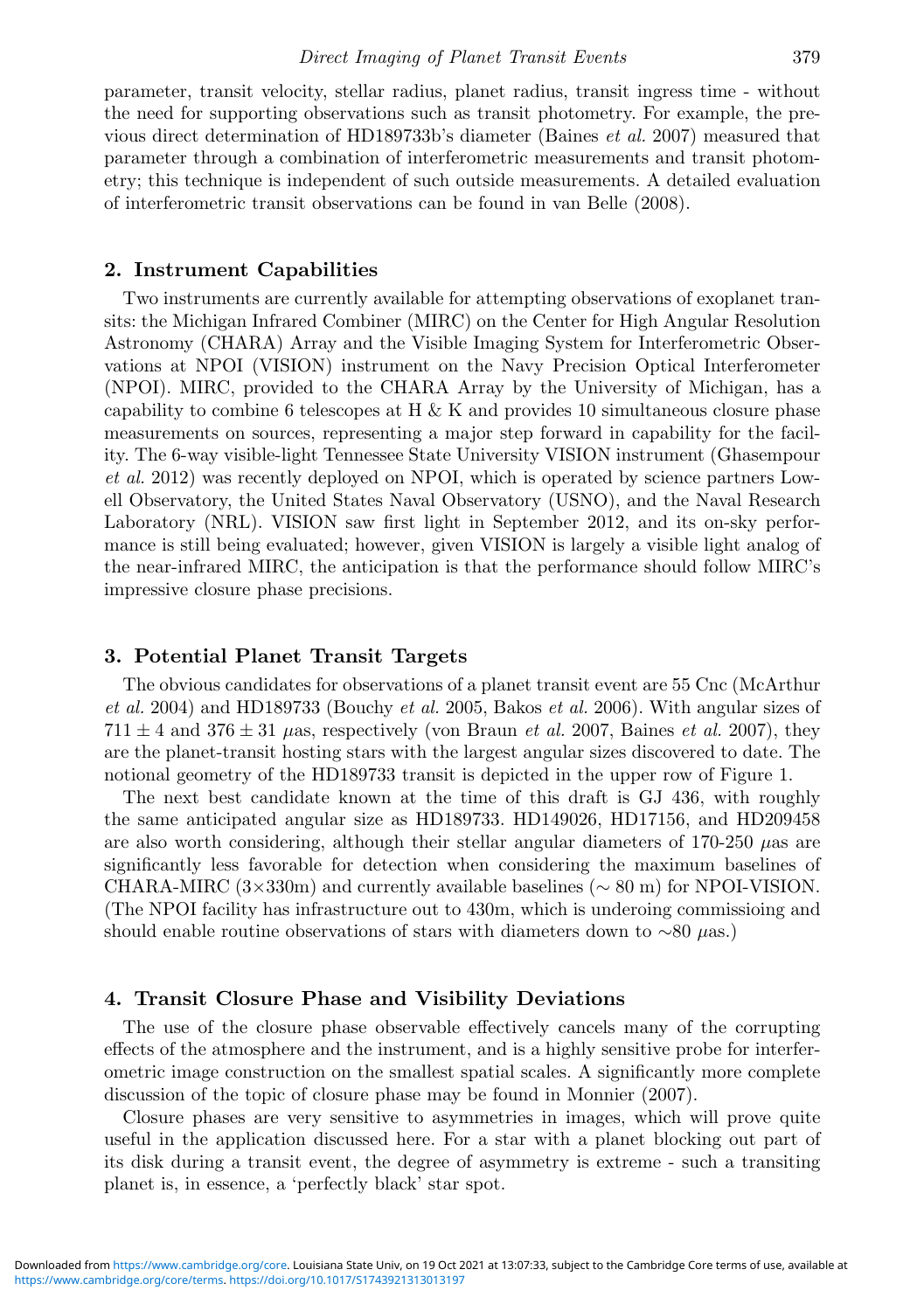

**Figure 1.** Excursions in visibility amplitude and closure phase data for HD 189733 as observed by CHARA for 3 different possible orientations of the  $\sim 1^h$  long transit event, as discussed in §4. The top row follows Figure 1 and is the image on the sky (units are in microarcseconds), the middle row is the visibility amplitude excursions for each of the 3 longest CHARA baselines (E1-S1-W1), and the bottom row is the closure phase difference for that baseline triangle during the transit event.

The full envelope of expected visibility amplitudes and closure phases for a gedanken experiment covering the interferometer response can be computed for a planet transit event. For the specific case of HD189733, such an experiment using a notional CHARA E1-S1-W1 configuration may easily be executed, and is discussed in detail in van Belle (2008), leading to an expectation of the changes in observed visibility amplitudes and closure phases during the planet transit event (Figure 1).

During the transit event, the visibility deviates from from the nominal unocculted star case, but by only a marginal amount - on the order of  $\pm 0.01\%$ , which is beyond the capabilities of any existing interferometer by ∼two orders of magnitude. However, the closure phase excursion is  $\pm 0.2^{\circ}$ ; as detailed in Monnier *et al.* (2006a) and Zhao *et al.* (2011), closure phase measurements at this level of precision appear possible. Tests of the CHARA-MIRC system showed laboratory closure phase formal error at the  $\sigma_{\Phi} \sim 0.03^{\circ}$ level over the course of 3 hours. Shorter integration times indicated a correspondingly higher level of scatter, but the magnitude of this error gives a starting point from which to evaluate the possibility for observation of a planet transit event using closure phases.

#### **5. Discussion and Conclusion**

With a crude level of closure phase error  $(\overline{\sigma_{\Phi}} \sim 0.1^{\circ})$ , the position angle of the transit event is readily recovered to within a few degrees, and markedly better with modest improvements in closure phase error. Since closure phase is, in essence, an observable